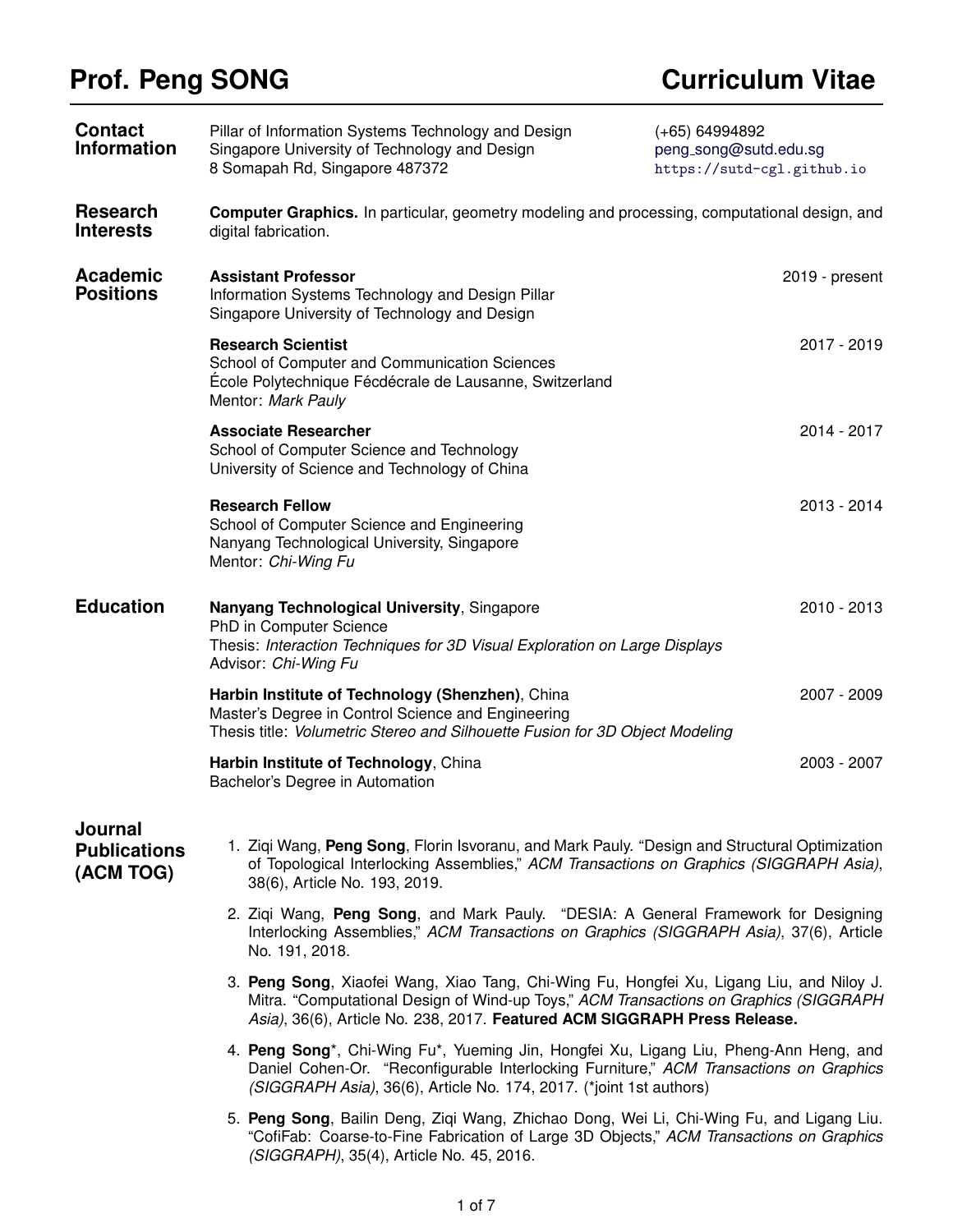- 6. Chi-Wing Fu\*, **Peng Song**\*, Xiaoqi Yan, Lee Wei Yang, Pradeep Kumar Jayaraman, and Daniel Cohen-Or. "Computational Interlocking Furniture Assembly," *ACM Transactions on Graphics (SIGGRAPH)*, Article No. 91, 2015. (\*joint 1st authors)
- 7. **Peng Song**\*, Chi-Wing Fu\*, Prashant Goswami, Jianmin Zheng, Niloy J. Mitra, and Daniel Cohen-Or. "Reciprocal Frame Structures Made Easy," *ACM Transactions on Graphics (SIGGRAPH)*, 32(4), Article No. 94, 2013. (\*joint 1st authors)
- 8. **Peng Song**, Chi-Wing Fu, and Daniel Cohen-Or. "Recursive Interlocking Puzzles," *ACM Transactions on Graphics (SIGGRAPH Asia)*, 31(6), Article No. 128, 2012.

### **Journal Publications (additional)**

- 9. Hao Xu, Tianwen Fu, **Peng Song**, Mingjun Zhou, Chi-Wing Fu, and Niloy J. Mitra. "Computational Design and Optimization of Non-Circular Gears," *Computer Graphics Forum (Eurographics)*, 39(2), 399 - 409, 2020.
- 10. Keke Tang, **Peng Song**, Xiaofei Wang, Bailin Deng, Chi-Wing Fu, and Ligang Liu. "Computational Design of Steady 3D Dissection Puzzles," *Computer Graphics Forum (Eurographics)*, 38(2), 291-303, 2019.
- 11. **Peng Song**, Zhongqi Fu, and Ligang Liu. "Grasp Planning via Hand-Object Geometric Fitting," *The Visual Computer*, 34(2), 257-270, 2018.
- 12. Keke Tang, **Peng Song**, and Xiaoping Chen. "3D Object Recognition in Cluttered Scenes With Robust Shape Description and Correspondence Selection," *IEEE Access*, 5, 1833-1845, 2017.
- 13. **Peng Song**, Zhongqi Fu, Ligang Liu, and Chi-Wing Fu. "Printing 3D Objects with Interlocking Parts," *Computer Aided Geometric Design (GMP)*, 35-36, 137-148, 2015.
- 14. **Peng Song**. "Local Voxelizer: A Shape Descriptor for Surface Registration," *Computational Visual Media*, 1(4), 279-289, 2015.
- 15. **Peng Song**, Chi-Wing Fu, Prashant Goswami, Jianmin Zheng, Niloy J. Mitra, and Daniel Cohen-Or. "An Interactive Computational Tool for Large Reciprocal Frame Structures," *Nexus Network Journal*, 16(1), 109-118, 2014.
- 16. Chih-Kuo Yeh, **Peng Song**, Peng-Yen Lin, Chi-Wing Fu, Chao-Hung Lin, and Tong-Yee Lee. "Double-sided 2.5D Graphics," *IEEE Transactions on Visualization and Computer Graphics*, 19(2), 225-235, 2013.
- 17. **Peng Song**, Xiaojun Wu, and Michael Yu Wang. "Volumetric Stereo and Silhouette Fusion for Image-based Modeling," *The Visual Computer*, 26(12), 1435-1450, 2010.

# **Conference**

- **Publications** 18. **Peng Song**\*, Xiaoqi Yan\*, Wooi Booh Goh, Alex Qiang Chen, and Chi-Wing Fu. "Hand-Posture-Augmented Multitouch Interactions for Exploratory Visualization," *SIGGRAPH Asia*, Technical Brief, Article No. 27, 2016. (\*joint 1st authors)
	- 19. Keke Tang, **Peng Song**, and Xiaoping Chen. "Signature of Geometric Centroids for 3D Local Shape Description and Partial Shape Matching," *ACCV*, 311-326, 2016.
	- 20. **Peng Song**, and Xiaoping Chen. "Pairwise Surface Registration Using Local Voxelizer," *Pacific Graphics*, short paper, 1-6, 2015.
	- 21. Nicolas Mellado, **Peng Song**, Xiaoqi Yan, Chi-Wing Fu, and Niloy J. Mitra. "Computational Design and Construction of Notch-free Reciprocal Frame Structures," *Advances in Architectural Geometry (AAG)*, 181-197, 2014.
	- 22. Xiaoqi Yan, **Peng Song**, Chi-Wing Fu, Wooi Boon Goh, and Kwan-Liu Ma. "Exploring Volume Visualization with Whole-hand Multitouch Gestures," *Pacific Graphics*, short paper, 7-10, 2013.
	- 23. **Peng Song**, Wooi Boon Goh, William Hutama, Chi-Wing Fu, and Xiaopei Liu. "A Handle Bar Metaphor for Virtual Object Manipulation with Mid-Air Interaction," *CHI*, 1297-1306, 2012.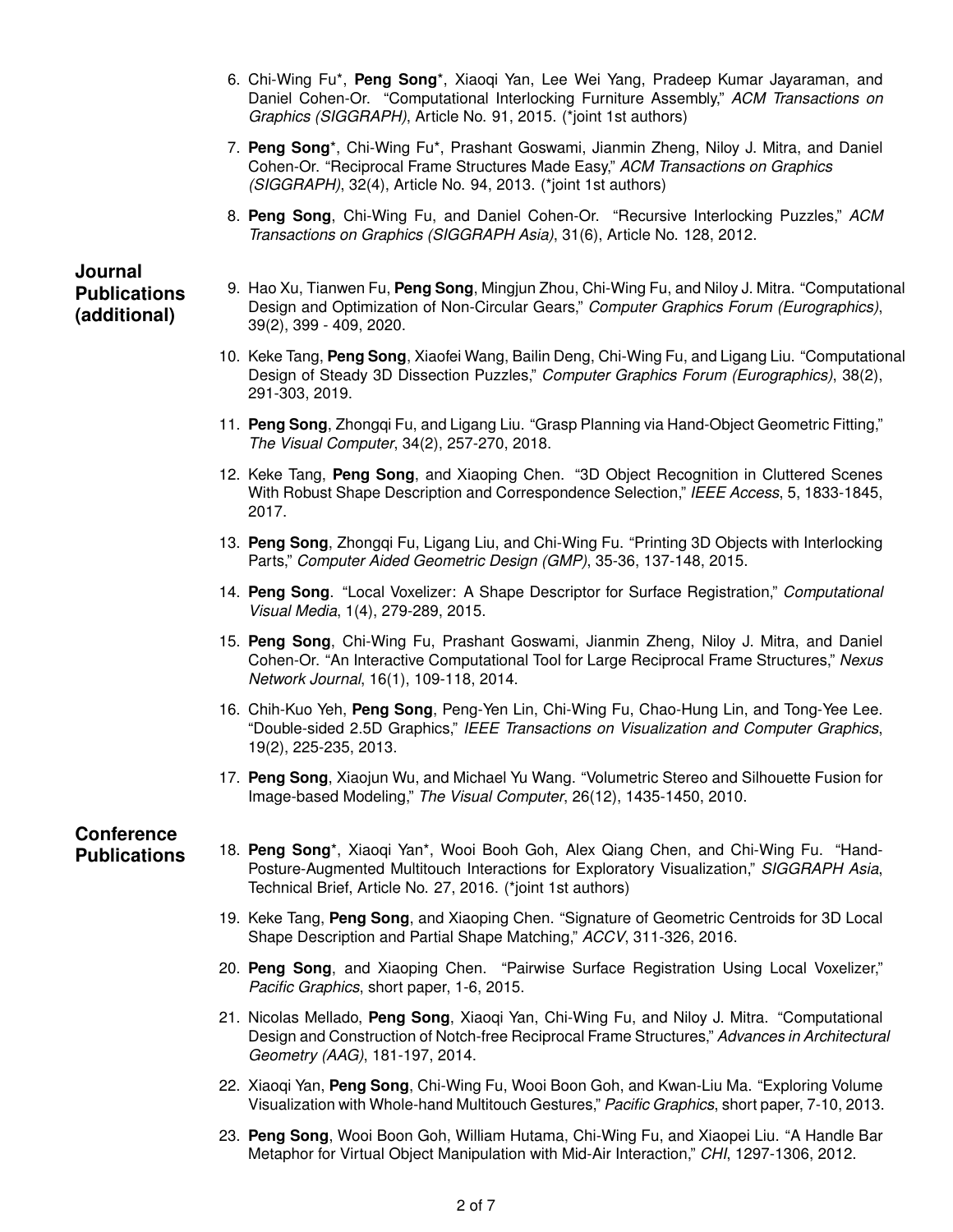- 24. Seon Joo Kim, Hongwei Ng, Stefan Winkler, **Peng Song**, and Chi-Wing Fu. "Brush-and-Drag: A Multi-touch Interface for Photo Triaging," *MobileHCI*, 59-68, 2012.
- 25. William Hutama, **Peng Song**, Chi-Wing Fu, and Wooi Boon Goh. "Distinguishing Multiple Smart-Phone Interactions on a Multi-touch Wall Display using Tilt Correlation," *CHI*, 3315- 3318, 2011.
- 26. **Peng Song**, Wooi Boon Goh, Chi-Wing Fu, Qiang Meng, and Pheng-Ann Heng. "WYSIWYF: Exploring and Annotating Volume Data with a Tangible Handheld Device," *CHI*, 1333-1342, 2011.
- 27. **Peng Song**, Xiaojun Wu, Michael Yu Wang, and Jianhuang Wu. "Expansion-Based Depth Map Estimation for Multi-View Stereo," *IROS*, 3213-3218, 2010.
- 28. **Peng Song**, Xiaojun Wu, and Michael Yu Wang. "A Robust an Accurate Method for Visual Hull Computation," *IEEE International Conference on Information and Automation (ICIA)*, 784-789, 2009.

#### **Book Chapters**

| 29. Peng Song and Xiaojun Wu. "Multi-View Stereo Reconstruction Technique," In Depth Map |  |  |  |  |
|------------------------------------------------------------------------------------------|--|--|--|--|
| and 3D Imaging Applications: Algorithms and Technologies, chapter 2, 10-26, IGI Global,  |  |  |  |  |
| USA. 2012.                                                                               |  |  |  |  |

| <b>Research</b><br><b>Grants</b> | Design, Optimization and Fabrication of Insect-like Robots<br>SUTD Start-up Research Grant, Singapore, PI, S\$100,000                           | 2019 - 2022 |
|----------------------------------|-------------------------------------------------------------------------------------------------------------------------------------------------|-------------|
|                                  | Assembly-aware Design of 3D-printable Microrobots<br>TL@SUTD Seed Research Project Grant, Singapore, PI, S\$85,000                              | 2020 - 2021 |
|                                  | A Software Solution for Large Format Printing<br>National Additive Manufacturing Innovation Cluster @ SUTD, Singapore, Co-PI, S\$100,320        | 2020 - 2021 |
|                                  | Affordance-assisted Irregular Object Recognition for Service Robots<br>National Natural Science Foundation of China, PI, ¥260,000               | 2015 - 2017 |
|                                  | 3D Object Grasp Planning for Service Robots<br>Anhui Provincial Natural Science Foundation, China, PI, ¥80,000                                  | 2015 - 2017 |
|                                  | 3D Object Recognition Based on Partial Shape Matching<br>Research Funds for the Central Universities, China, PI, ¥100,000                       | 2015 - 2016 |
| <b>Patents</b>                   | A Computational Approach for Constructing Interlocking Polyhedrons<br>Peng Song and Ligang Liu<br>USTC, Chinese Patent, ZL201610418176.8        | 2019.04.26  |
|                                  | An Optimization Method for Approximating 3D shape with Convex Polyhedrons<br>Peng Song and Ligang Liu<br>USTC, Chinese Patent, ZL201610418178.7 | 2019.04.26  |
|                                  | A Computational Approach for Designing Interlocking Structures<br>Peng Song and Ligang Liu<br>USTC, Chinese Patent, ZL201410664520.2            | 2017.11.07  |
| <b>Teaching</b>                  | 50.017 Graphics and Visualisation, Instructor<br>SUTD, Singapore                                                                                | 2020 Summer |
|                                  | 50.034 Introduction to Probability and Statistics, Co-instructor<br>SUTD, Singapore                                                             | 2020 Spring |
|                                  | 50.006 User Interface Design and Implementation, Coordinator, Co-instructor<br>SUTD, Singapore                                                  | 2020 Spring |
|                                  |                                                                                                                                                 |             |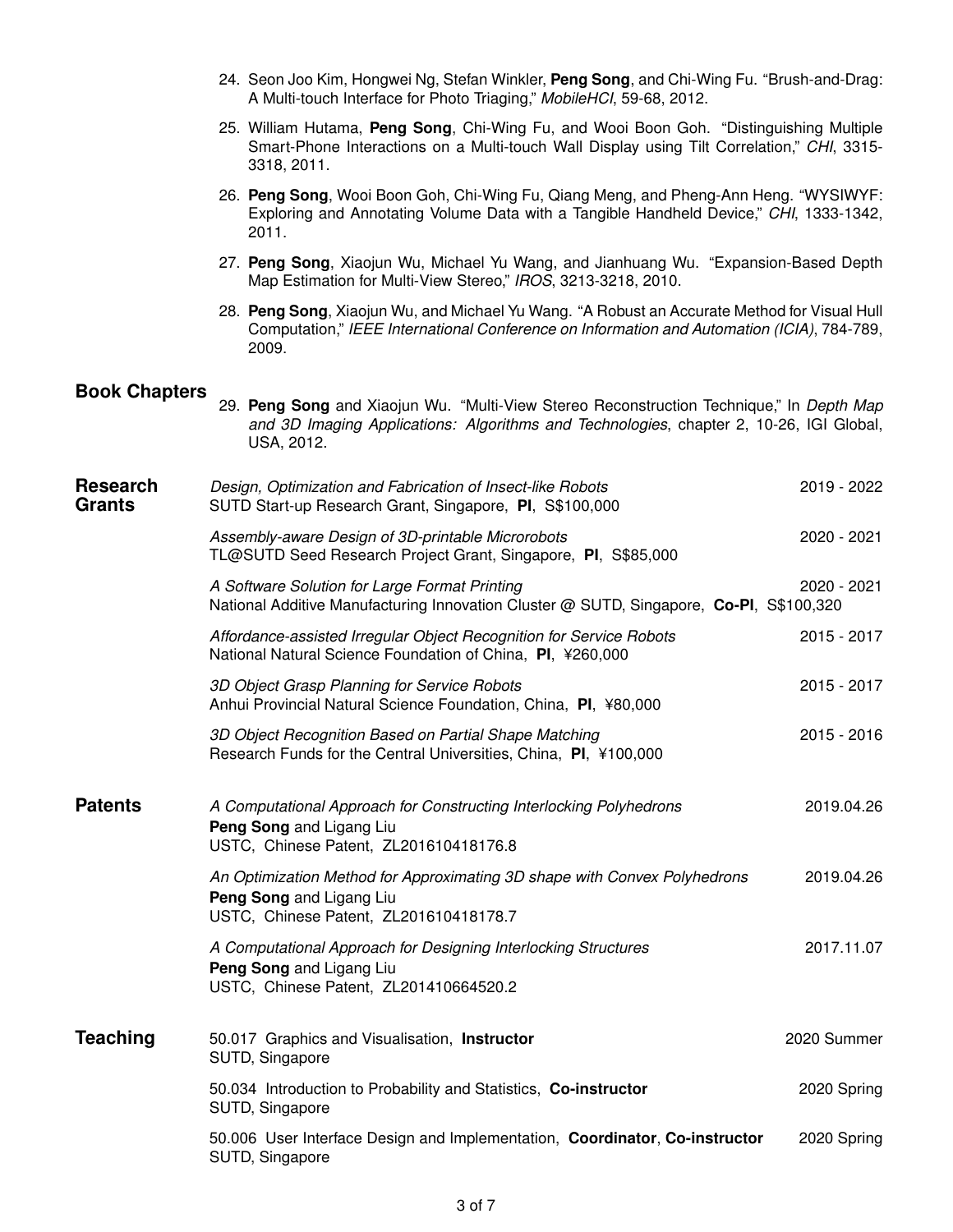|                                   | CS-446 Digital Geometry Processing, Co-instructor<br>EPFL, Switzerland                                                     | 2018 Fall        |
|-----------------------------------|----------------------------------------------------------------------------------------------------------------------------|------------------|
|                                   | 001M0601 Advances in Computer Graphics, Co-instructor<br>University of Science and Technology of China                     | 2017 Summer      |
|                                   | 001M0601 Advances in Computer Graphics, Co-instructor<br>University of Science and Technology of China                     | 2014 Summer      |
|                                   | 001M1001 Introduction to Robotics Programming, Coordinator, Co-instructor<br>University of Science and Technology of China | 2014 Summer      |
|                                   | CZ1003 Introduction to Computational Thinking, Assistant<br>Nanyang Technological University, Singapore                    | <b>2012 Fall</b> |
|                                   | CZ2003 Computer Graphics and Visualization, Assistant<br>Nanyang Technological University, Singapore                       | 2012 Spring      |
| <b>Advising</b>                   | Ziqi Wang<br>PhD candidate, EPFL, Co-advised with Mark Pauly                                                               | 2017.10-present  |
|                                   | Ziyan Miao<br>PhD candidate, SUTD, Co-advised with Ngai-Man Cheung                                                         | 2020.01-present  |
|                                   | Yucheng Sun<br>Visiting student, SUTD & Master student, USTC                                                               | 2019.11-present  |
|                                   | Samara (Yingying) Ren<br>Intern, EPFL & Undergraduate, UIUC                                                                | 2018.06-2018.08  |
|                                   | Hongfei Xu<br>Master, USTC                                                                                                 | 2016-2017        |
| <b>Conference</b><br><b>Talks</b> | DESIA: A General Framework for Designing Interlocking Assemblies (with Ziqi Wang)<br><b>ACM SIGGRAPH Asia</b>              | 2018.12          |
|                                   | Computational Design of Wind-up Toys<br><b>ACM SIGGRAPH Asia</b>                                                           | 2017.11          |
|                                   | Reconfigurable Interlocking Furniture (with Chi-Wing Fu)<br><b>ACM SIGGRAPH Asia</b>                                       | 2017.11          |
|                                   | Hand-Posture-Augmented Multitouch Interactions for Exploratory Visualization<br><b>ACM SIGGRAPH Asia</b>                   | 2016.12          |
|                                   | CofiFab: Coarse-to-Fine Fabrication of Large 3D Objects (with Bailin Deng)<br><b>ACM SIGGRAPH</b>                          | 2016.07          |
|                                   | Reciprocal Frame Structures Made Easy (with Chi-Wing Fu)<br><b>ACM SIGGRAPH</b>                                            | 2013.07          |
|                                   | <b>Recursive Interlocking Puzzles</b><br><b>ACM SIGGRAPH Asia</b>                                                          | 2012.11          |
|                                   | A Handle Bar Metaphor for Virtual Object Manipulation with Mid-Air Interaction<br><b>ACM CHI</b>                           | 2012.05          |
|                                   | WYSIWYF: Exploring and Annotating Volume Data with a Tangible Handheld Device<br>ACM CHI                                   | 2011.05          |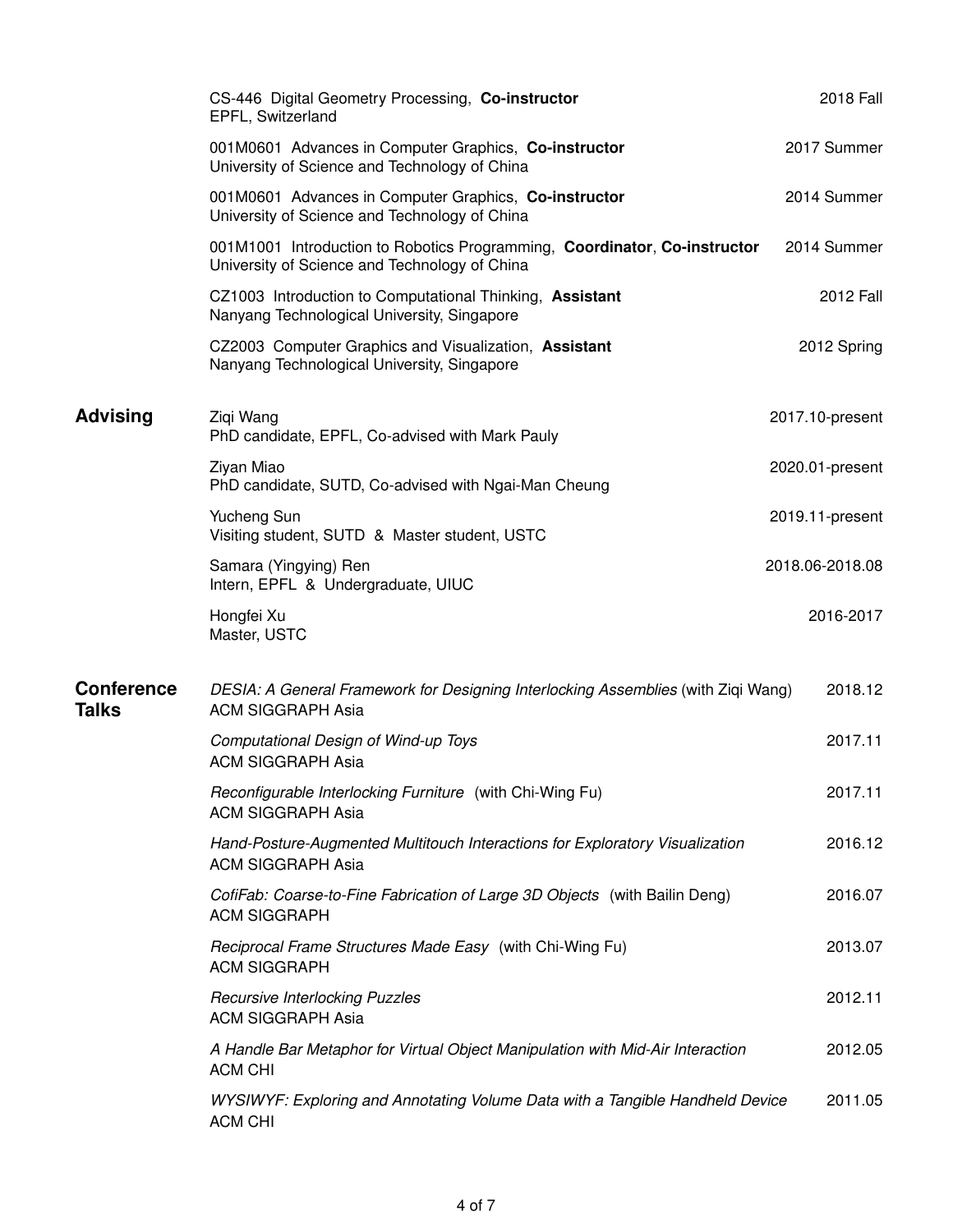| <b>Invited Talks</b>            | 3D Interlocking Assemblies: Design and Applications<br><b>GAMES Webinar</b><br>Invited by Juyong Zhang                                                 | 2020.03.12 |
|---------------------------------|--------------------------------------------------------------------------------------------------------------------------------------------------------|------------|
|                                 | <b>Computational Design of Functional Assemblies</b><br>Zhejiang University, Hangzhou, China<br>Invited by Kun Zhou                                    | 2019.10.30 |
|                                 | <b>Computational Design of Functional Assemblies</b><br>Nanjing University of Aeronautics and Astronautics, Nanjing, China<br>Invited by Mingqiang Wei | 2019.10.29 |
|                                 | <b>Computational Design of Functional Assemblies</b><br>University of Science and Technology of China, Hefei, China<br>Invited by Renjie Chen          | 2019.10.28 |
|                                 | <b>Computational Design of Functional Assemblies</b><br>ShanghaiTech University, Shanghai, China<br>Invited by Xiaopei Liu                             | 2019.10.25 |
|                                 | <b>Computational Design of Complex Assemblies</b><br>University of Waterloo, Waterloo, Canada                                                          | 2019.03.25 |
|                                 | <b>Computational Design of Complex Assemblies</b><br>University of Sydney, Sydney, Australia                                                           | 2019.03.07 |
|                                 | <b>Computational Design of Complex Assemblies</b><br>University College London, London, UK<br>Invited by Niloy J. Mitra                                | 2019.02.26 |
|                                 | <b>Computational Design of Complex Assemblies</b><br>Singapore Management University, Singapore                                                        | 2019.02.14 |
|                                 | <b>Computational Design of Complex Assemblies</b><br>Singapore University of Technology and Design, Singapore                                          | 2019.02.13 |
|                                 | 3D Interlocking Assemblies: Design and Applications<br>Disney Research, Zürich, Switzerland<br>Invited by Moritz Bächer                                | 2018.08.27 |
|                                 | Computational Design and Fabrication of Structures and Mechanisms<br><b>GAMES Webinar</b><br>Invited by Ligang Liu                                     | 2017.12.18 |
|                                 | An Interlocking Method for 3D Assembly Design and Fabrication<br>EPFL, Lausanne, Switzerland<br>Invited by Mark Pauly                                  | 2017.06.12 |
|                                 | 3D Interlocking Structure Design, Fabrication, and Applications<br>Chinagraph, Hangzhou, China<br>Invited by Shi-min Hu                                | 2016.11.06 |
| Professional<br><b>Services</b> | <b>Program Committee Member</b><br>• SIGGRAPH Asia 2019 Courses                                                                                        |            |

- Pacific Graphics 2019
- CAD/Graphics 2019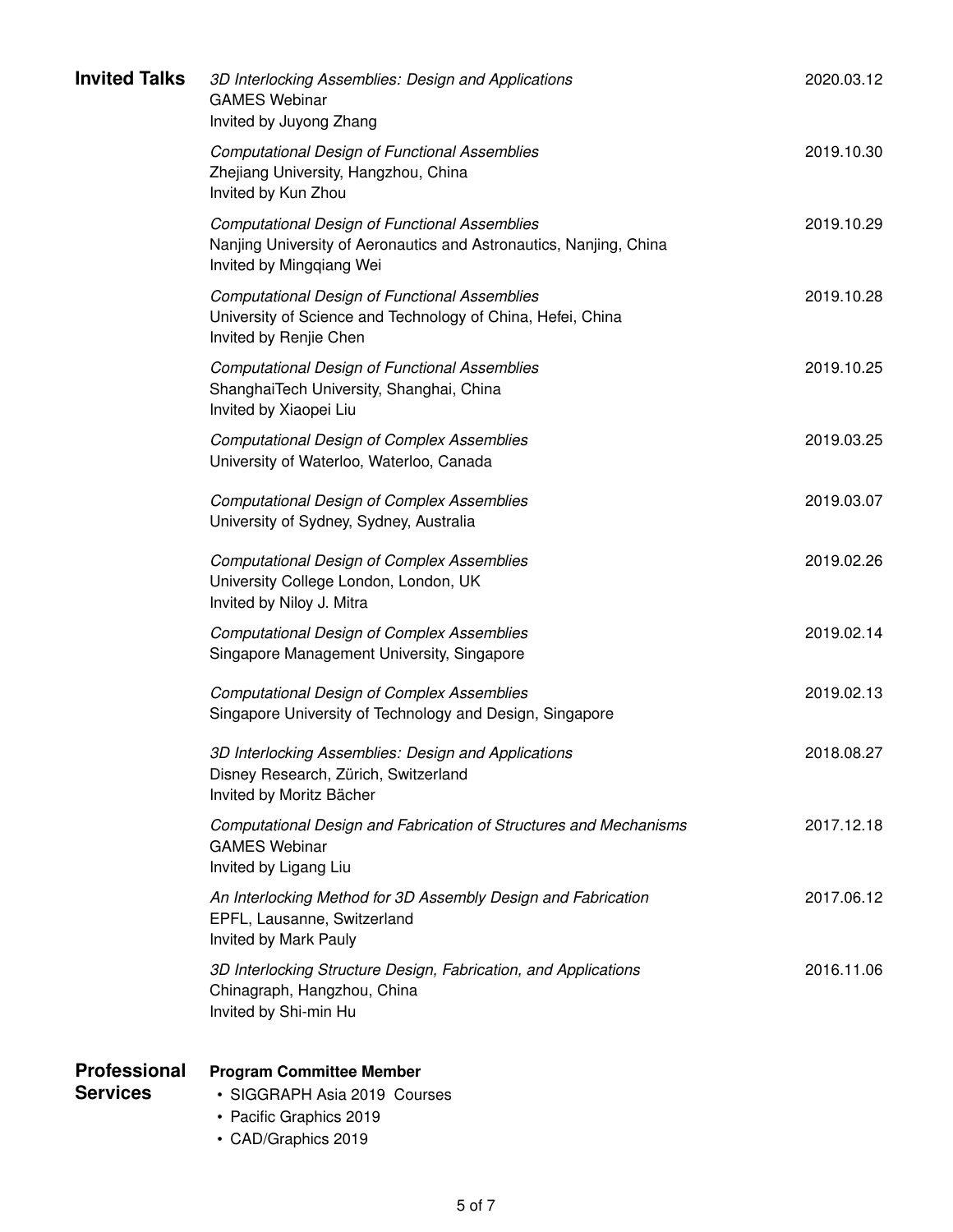- Chinagraph 2018
- CAD/Graphics 2017
- SIGGRAPH Asia 2016 Technical Brief and Poster

#### **Section Chair**

• GAMES Webinar 2018, 2017

#### **Reviewer of Research Funding**

• National Science Foundation of USA, CISE/IIS, 2018

#### **Reviewer of Technical Paper**

- SIGGRAPH
- SIGGRAPH Asia
- IEEE Visualization
- CHI
- Pacific Graphics
- ACM Transactions on Graphics
- IEEE Transactions on Visualization and Computer Graphics
- IEEE Transactions on Image Processing
- Computer Graphics Forum
- Computer Aided Geometric Design
- Graphical Models
- Computers & Graphics
- The Visual Computer
- Automation in Construction
- Robotica et al.

| <b>Press</b> | New Computational Method Provides Optimized Design of Wind up Toys<br>EurekAlert, By Melanie A. Farmer                         | 2017.11 |
|--------------|--------------------------------------------------------------------------------------------------------------------------------|---------|
|              | 3D Printed Wind-up Toys Can be Made Automatically using New Computational System<br>www.3ders.org, By Benedict                 | 2017.11 |
|              | Algorithmic Designs of Wind-up Toys<br>I Programmer, By Lucy Black                                                             | 2017.11 |
|              | 16 Wild Research Experiments That Could Change Design<br>CO.DESIGN, By Mark Wilson                                             | 2016.07 |
|              | Furniture Design Swaps Glue and Screws for "Keys"<br>PSFK, By Jason Brick                                                      | 2015.06 |
|              | New Auto. Software Simplifies Furniture Assemblies into Fastener-Free Flat Pack Designs 2015.06<br>SolidSmack, By Simon Martin |         |
|              | This 3D Software Designs Furniture That Assembles Without Screws or Glue<br>GIZMODO, By Andrew Liszewski                       | 2015.06 |
| Awards       | ACM China Rising Star Award (Hefei Region)                                                                                     | 2016    |
|              | ICIA Best Paper Award in Information                                                                                           | 2009    |
|              | Outstanding graduates of HIT (Shenzhen)                                                                                        | 2009    |